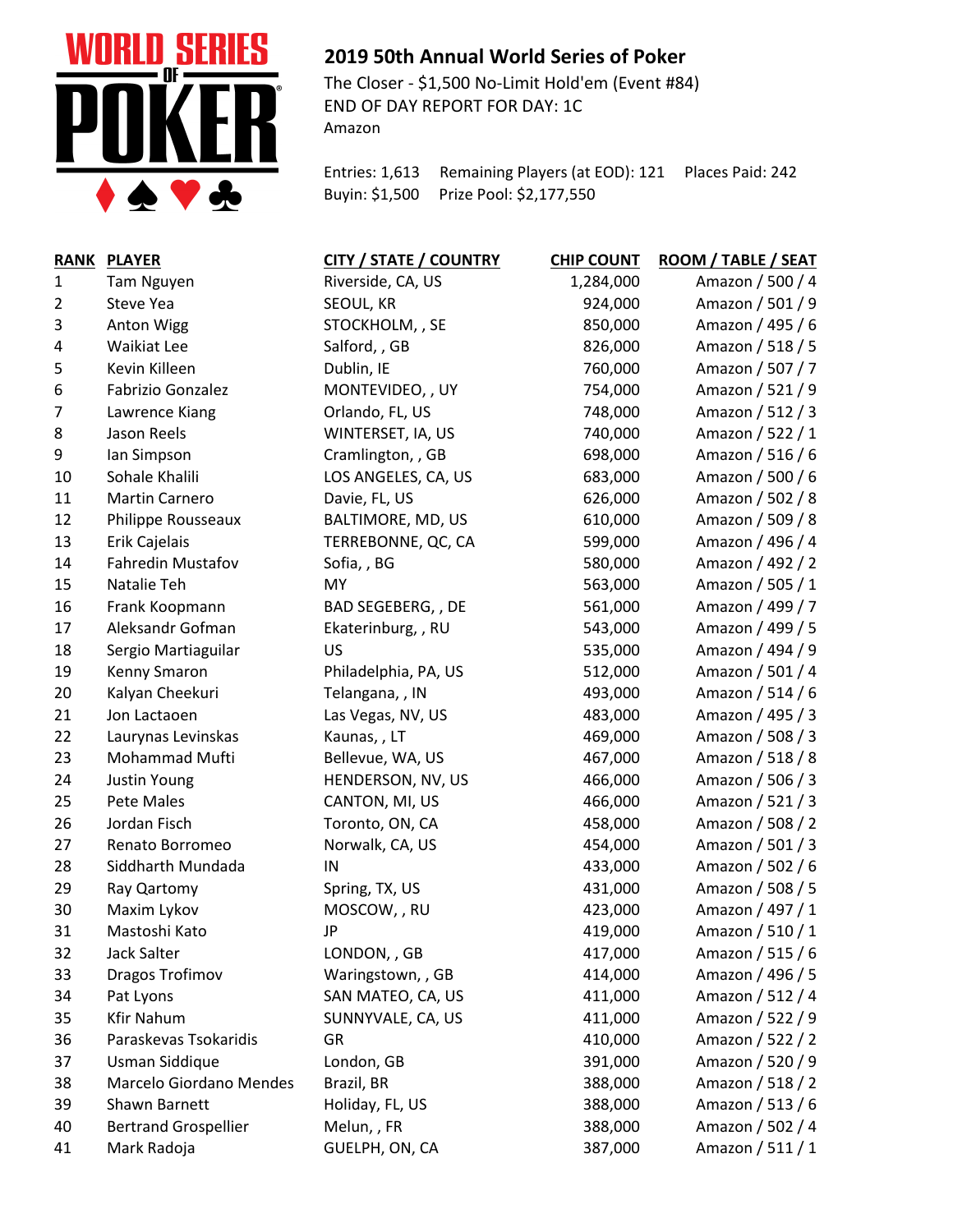| 42 | Pablo Brito              | BR                            | 385,000 | Amazon / 512 / 9 |
|----|--------------------------|-------------------------------|---------|------------------|
| 43 | Manig Loeser             | Bad Homburg, , DE             | 382,000 | Amazon / 507 / 5 |
| 44 | Mikolaj Zawadzki         | Gdansk, PL                    | 379,800 | Amazon / 509 / 9 |
| 45 | Taehyung Kim             | Leiu, KR                      | 370,000 | Amazon / 501 / 2 |
| 46 | Jasthi Kumar             | San Ramon, CA, US             | 368,000 | Amazon / 518 / 4 |
| 47 | Nate Bandy               | Chattanooga, TN, US           | 355,000 | Amazon / 511 / 9 |
| 48 | Lawrence Kern            | SAN FRANCISCO, CA, US         | 352,000 | Amazon / 499 / 6 |
| 49 | Paul Cogliano            | Alexandria, VA, US            | 349,000 | Amazon / 501 / 6 |
| 50 | Ryan Leng                | Wheeling, IL, US              | 340,000 | Amazon / 515 / 3 |
| 51 | Matthew Lambrecht        | West Palm Beach, FL, US       | 339,000 | Amazon / 519 / 5 |
| 52 | <b>Fiodor Martino</b>    | IT                            | 337,000 | Amazon / 499 / 1 |
| 53 | Vegard Ropstad           | Oslo, , NO                    | 330,000 | Amazon / 492 / 1 |
| 54 | Xiao Yu                  | San Jose, CA, US              | 329,000 | Amazon / 506 / 1 |
| 55 | Jared Kwong              | American Cyn, CA, US          | 329,000 | Amazon / 503 / 3 |
| 56 | <b>Maxwell Young</b>     | Seaside, OR, US               | 328,000 | Amazon / 515 / 5 |
| 57 | Christopher Conrad       | Peachtree City, GA, US        | 326,000 | Amazon / 515 / 9 |
| 58 | <b>Ryan Tosoc</b>        | CHICAGO, IL, US               | 324,000 | Amazon / 517 / 6 |
| 59 | Karen Sarkisyan          | MOSCOW, RU                    | 324,000 | Amazon / 506 / 5 |
| 60 | Robert Mcmillan          | PRESCOTT, AZ, US              | 324,000 | Amazon / 493 / 9 |
| 61 | Takashi Ogura            | TOKYO, , JP                   | 323,000 | Amazon / 503 / 9 |
| 62 | Dylan Linde              | LAS VEGAS, NV, US             | 321,000 | Amazon / 494 / 6 |
| 63 | George Brenner           | Santa Monica, CA, US          | 301,000 | Amazon / 508 / 9 |
| 64 | Colin Robinson           | Anthem, AZ, US                | 298,000 | Amazon / 500 / 3 |
| 65 | Patrick Eskandar         | LADERA RANCH, CA, US          | 284,000 | Amazon / 508 / 1 |
| 66 | Felix Kuermayr           | VIENNA, AT                    | 284,000 | Amazon / 515 / 1 |
| 67 | Zinan Xu                 | Weihai, CN                    | 281,000 | Amazon / 522 / 6 |
| 68 | JC Tran                  | SACRAMENTO, CA, US            | 281,000 | Amazon / 513 / 3 |
| 69 | Jason Wheeler            | CHICAGO, IL, US               | 280,000 | Amazon / 517 / 4 |
| 70 | <b>Stanislav Angelov</b> | CHICAGO, IL, US               | 278,000 | Amazon / 505 / 4 |
| 71 | Skylar Stillwagon        | Robinson, TX, US              | 277,000 | Amazon / 514 / 2 |
| 72 | Macradij Yacoubian       | North Hollywood, CA, US       | 272,000 | Amazon / 512 / 5 |
| 73 | <b>Richard Lanes</b>     | LAKESIDE, CA, US              | 268,000 | Amazon / 514 / 3 |
| 74 | Yosuke Sekiya            | MATUYAMA CITY, , JP           | 251,000 | Amazon / 516 / 9 |
| 75 | Charles La Boissonniere  | St Augustin De Desaures, , CA | 244,000 | Amazon / 512 / 1 |
| 76 | Robert Campbell          | Melbourne, AU                 | 242,000 | Amazon / 514 / 5 |
| 77 | Homero Salinas           | LA JOYA, TX, US               | 241,000 | Amazon / 519 / 6 |
| 78 | Jacob Seale              | JASPER, TX, US                | 238,000 | Amazon / 519 / 8 |
| 79 | Tom Franklin             | <b>GULFPORT, MS, US</b>       | 227,000 | Amazon / 494 / 5 |
| 80 | <b>Mathias Bennick</b>   | DK                            | 226,000 | Amazon / 492 / 8 |
| 81 | Sreyleap Prom            | Ottawa, , CA                  | 222,000 | Amazon / 501 / 8 |
| 82 | <b>Brian McKinney</b>    | GALLUP, NM, US                | 220,000 | Amazon / 509 / 1 |
| 83 | Ivan Stankov             | BG                            | 216,000 | Amazon / 510 / 5 |
| 84 | Eyyal Altar              | Sherman Oaks, CA, US          | 212,000 | Amazon / 516 / 8 |
| 85 | Joshua Suyat             | KAHULUI, HI, US               | 193,000 | Amazon / 517 / 8 |
| 86 | Ryan O'Sullivan          | Manchester, GB                | 193,000 | Amazon / 516 / 3 |
| 87 | Steven Kelly             | CAMARILLO, CA, US             | 190,000 | Amazon / 498 / 7 |
| 88 | Tony Sinishtaj           | FLUSHING, NY, US              | 186,000 | Amazon / 498 / 3 |
| 89 | Louie Cohen              | Columbia, MO, US              | 177,000 | Amazon / 504 / 2 |
| 90 | Robert Vernarec          | Clifton, NJ, US               | 175,000 | Amazon / 507 / 1 |
| 91 | Aristeidis Moschonas     | Anoixi Attikis, , GR          | 174,000 | Amazon / 518 / 7 |
| 92 | <b>Timothy Miles</b>     | Miami Beach, FL, US           | 172,000 | Amazon / 504 / 6 |
| 93 | Benjamin Moon            | San Diego, CA, US             | 172,000 | Amazon / 515 / 7 |
|    |                          |                               |         |                  |